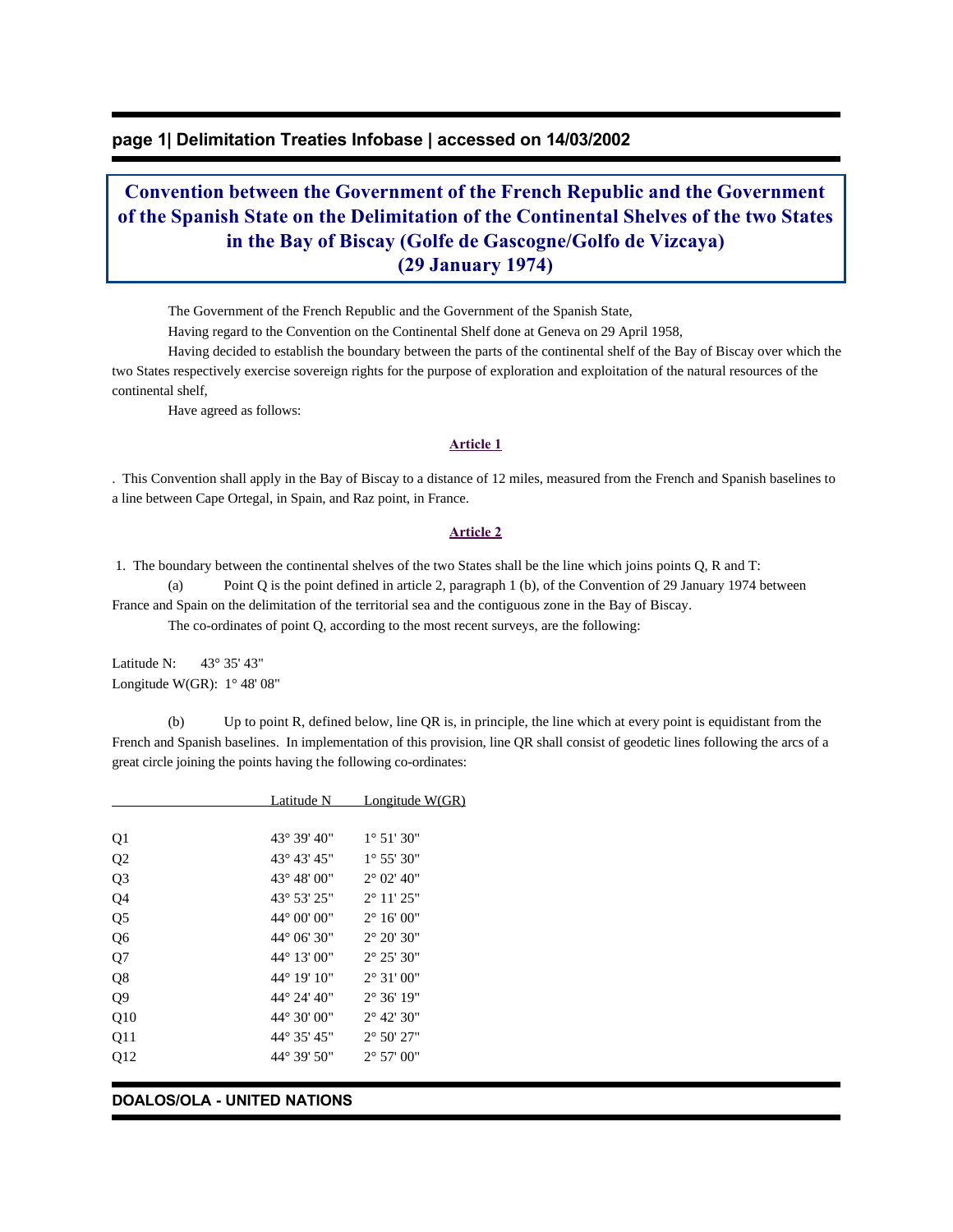|  | page 2  Delimitation Treaties Infobase   accessed on 14/03/2002 |  |  |
|--|-----------------------------------------------------------------|--|--|
|--|-----------------------------------------------------------------|--|--|

| Q13 | $44^{\circ} 45' 25''$ | $3^{\circ}$ 03' 50" |
|-----|-----------------------|---------------------|
| R   | $44^{\circ}$ 52' 00"  | $3^{\circ}$ 10' 20" |

 (c) Point T is defined by the following co-ordinates: Latitude N: 45° 28' 30" Longitude W(GR):  $6^{\circ}$  41' 4"

Line RT is a geodetic line following the arc of a great circle joining R and T.

 2. The boundary has been drawn, in accordance with the criteria and data set forth above, on French sea-chart No. 5381, updated in 1972, which is annexed hereto (annex I).

#### **Article 3**

 1. The Contracting Parties agree to apply the supplementary procedures provided for in annex II for the granting of licences for the exploration and exploitation of the natural resources in the zone defined by the geodetic lines joining the points having the following co-ordinates:

|                | Latitude N            | Longitude $W(GR)$      |
|----------------|-----------------------|------------------------|
| Z1             | $45^{\circ} 30' 00''$ | $5^{\circ}$ 40' 00"    |
| Z <sub>2</sub> | $45^{\circ} 30' 00''$ | $5^{\circ}$ 00' 00"    |
| Z3             | $45^{\circ}$ 00' 30"  | $5^{\circ}$ 00' 00"    |
| 7.4            | $45^{\circ}$ 00' 30"  | $[5^{\circ} 40' 00'']$ |

 2. The boundaries of this zone have been drawn on the sea-chart mentioned in article 2, paragraph 2, of this Convention.

### **Article 4**

 1. If a deposit of natural resources is split by the boundary between the continental shelves and if that part of the deposit which is situated on one side of the boundary is exploitable, wholly or in part, by means of installations situated on the other side of the boundary, the Contracting Parties shall endeavour, together with the holders of exploitation licences, if any, to reach agreement as to the conditions for exploitation of the deposit, in order to ensure that such exploitation is as profitable as possible and in order that each Party may preserve its full rights over the natural resources of its continental shelf. In particular, this procedure shall apply if the mode of exploitation of that part of the deposit which is situated on one side of the boundary affects the conditions for exploitation of the other part of the deposit.

 2. If the natural resources of a deposit situated on either side of the boundary between the continental shelves have already been exploited, the Contracting Parties shall endeavour, together with the holders of exploitation licences, if any, to reach agreement on appropriate compensation.

#### **Article 5**

 1. The Contracting Parties shall endeavour to settle as soon as possible, through the diplomatic channel, any dispute which may arise concerning the interpretation or application of this Convention.

 2. Any dispute not settled within four months from the date on which one of the Contracting Parties gave notice of its intention to initiate the procedure provided for in the preceding paragraph shall, at the request of either Contracting Party, be referred to an arbitral tribunal.

 3. In each case, the arbitral tribunal shall be constituted in the following manner: each Party shall nominate one arbitrator, and the two arbitrators shall agree on a third arbitrator who shall not be a national of either of the two Parties; this third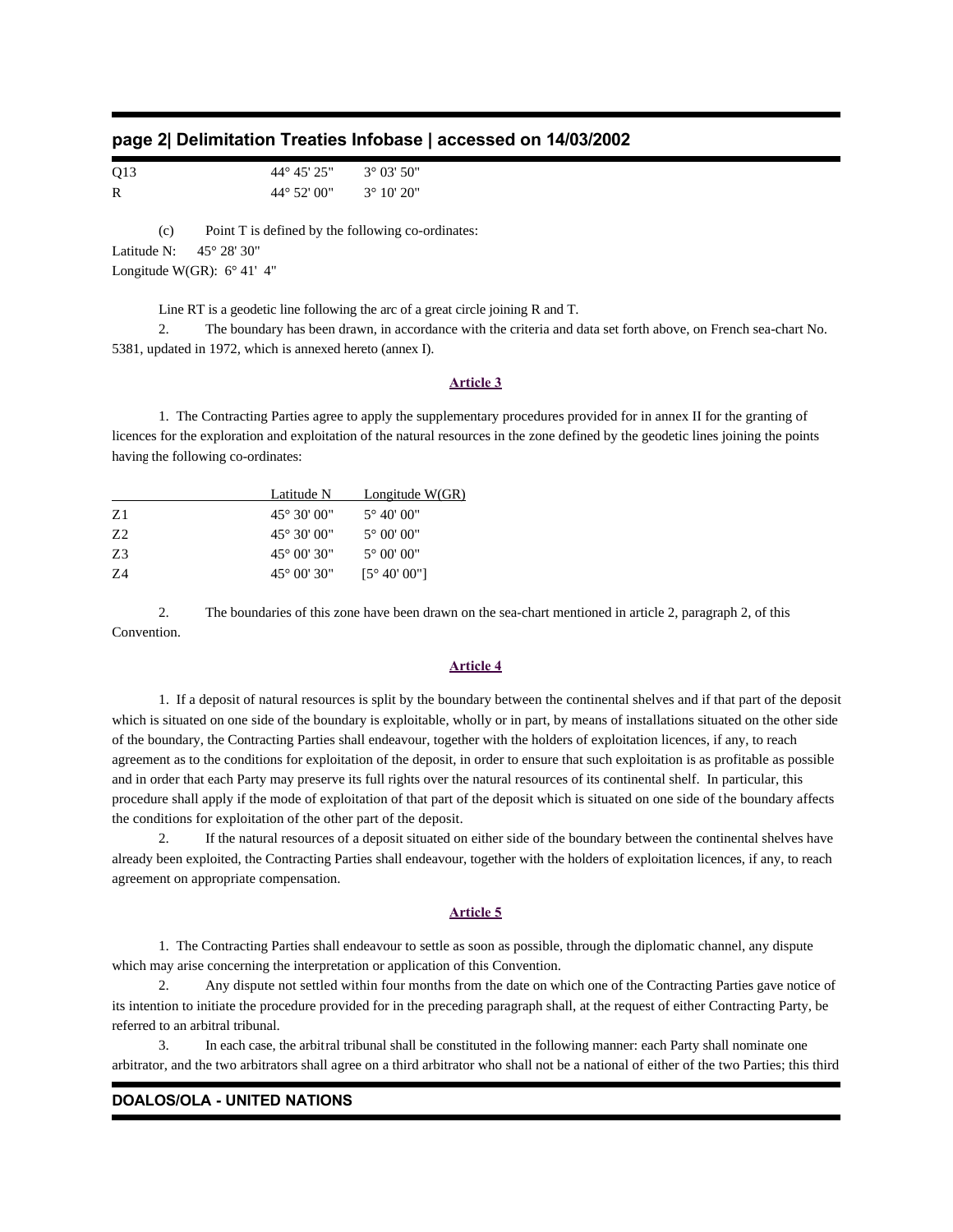# **page 3| Delimitation Treaties Infobase | accessed on 14/03/2002**

arbitrator shall act as president of the arbitral tribunal. If the arbitrators have not been nominated within two months from the date on which one of the Contracting States gave notice of its intention to refer the dispute to the tribunal, or if the arbitrators appointed by the two Parties have not agreed within one month from the date of the most recent nomination on the appointment of the third arbitrator, either Party may request the President of the International Court of Justice to make the necessary appointments. If the President of the Court is a national of one of the Parties or is incapacitated for any reason, the appointments shall be made by the Vice-President. If the Vice-President also is a national of one of the Parties or is incapacitated for any reason, the appointments shall be made by the most senior judge of the Court who is not a national of one of the two Parties.

 4. Each Contracting Party shall bear the costs of its arbitrator and one half of all other costs. The arbitral tribunal shall determine its own rules of procedure, if the Parties have not determined them within two months from the date of the most recent appointment.

- 5. The arbitral tribunal shall take its decisions by majority vote. Its decisions shall be binding on the Parties.
- 6. The arbitral tribunal may, at the request of either Party, decide on conservatory measures.

#### **Article 6**

Nothing in this Convention shall affect the status of the superjacent waters or air space.

#### **Article 7**

 The Contracting Parties shall endeavour to ensure that the exploration of the continental shelf of the Bay of Biscay and the exploitation of its natural resources do not adversely affect the ecological balance and the legitimate uses of the marine environment, and they shall hold consultations to that end.

#### **Article 8**

 In the event of the entry into force between the Contracting Parties of any multilateral treaty which modifies the Convention on the Continental Shelf done at Geneva on 29 April 1958 and which might affect the provisions of the present Convention, the Contracting Parties shall immediately hold consultations for the purpose of agreeing on such amendments to the present Convention as may prove necessary.

#### **Article 9**

Each Contracting Party shall notify the other of the completion of the constitutional procedures necessary for the entry into force of this Convention. This Convention shall enter into force on the date of the last such notification.

 IN WITNESS WHEREOF the undersigned, being duly authorized thereto by their respective Governments, have signed this Convention.

DONE at Paris on 29 January 1974, in duplicate in the French and Spanish languages, both texts being equally authentic.

# **ANNEX II**

### **PROVISIONS APPLICABLE TO THE ZONE DEFINED IN ARTICLE 3 OF THIS CONVENTION**

 1. The Contracting Parties shall encourage the exploitaiton of the zone in such a way as to ensure an equal distribution of its resources.

 2. In accordance with this principle, each Contracting Party undertakes to encourage within the framework of its mining regulations, the conclusion of agreements between companies applying for licences to explore the zone, in order to allow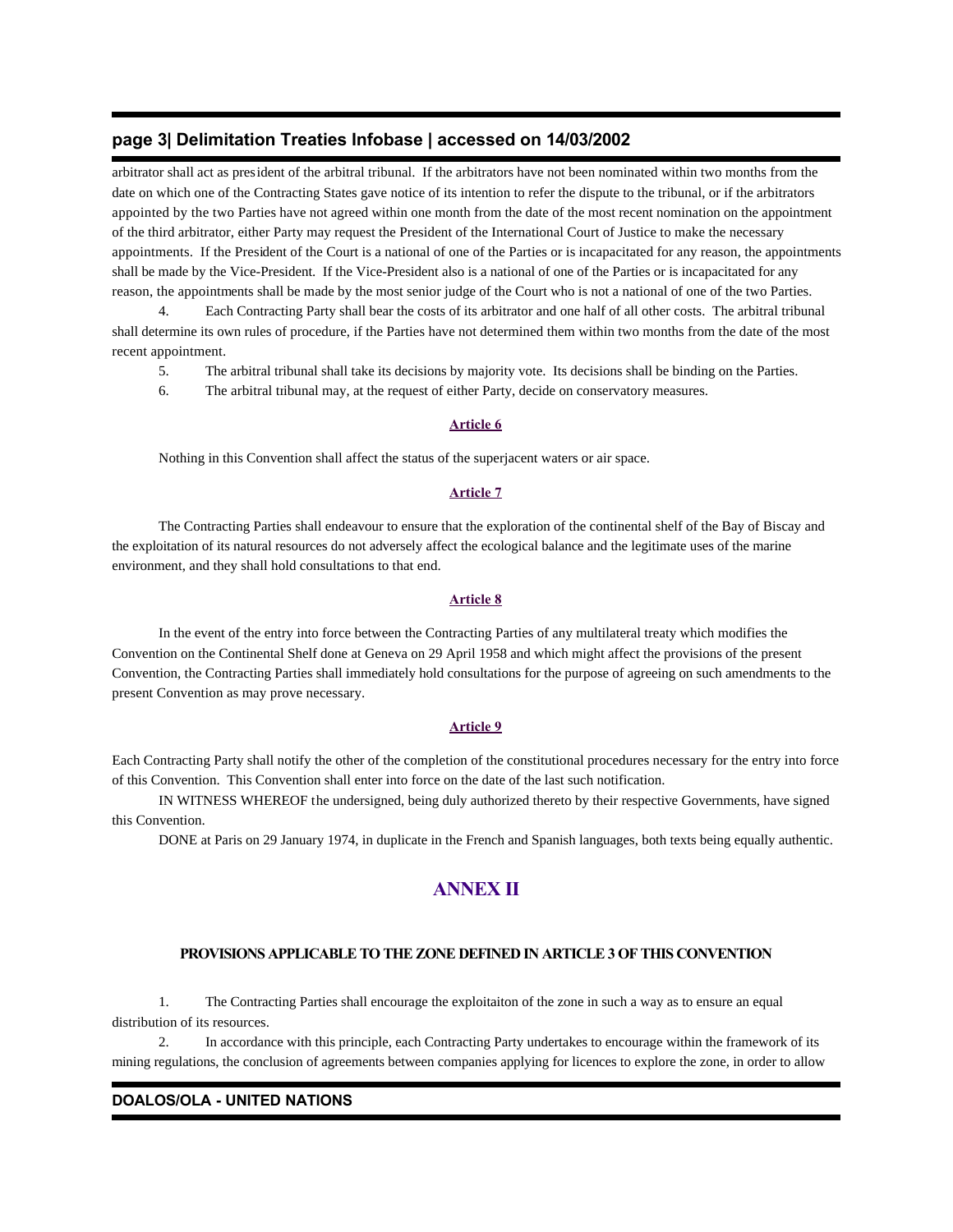# **page 4| Delimitation Treaties Infobase | accessed on 14/03/2002**

companies having the nationality of the other Party to participate in such exploration on the basis of equal partnership and proportional financing of operations.

 3. To this end, whenever either Party receives a request for a licence to conduct explorations within its sector, it shall so notify the other Party. The Party so notified shall have a six-month time-limit within which to designate a company or companies of its nationality to participate, with the other applicants, in the procedure for the granting of licences.

 4. If the applicants fail to reach agreement within one year from the date of their designation, the Contracting Party having jurisdiction over the sector in question shall consult with the other Contracting Party before taking any decision on the granting of licences.

 5. Companies holding exploration and exploitation licences and bound by partnership agreements concerning the zone shall notify the Parties of any modification which they make to such agreements. In such a case, the Parties shall, at the request of either of them, hold consultations for the purpose of studying the scope of such a modification and its effects on the objective mentioned in paragraph 1 of this annex.

 6. Any proposed modification of the licences granted by one of the Contracting Parties for the exploration and exploitation of its sector of the zone shall be communicated to the other Contracting Party, which shall have a three-month time-limit within which to submit, if necessary, its comments and proposals. If there is disagreement on the proposed modification, the Parties may resort to the procedures set forth in article 5 of this Convention.

 7. The Contracting Parties shall agree on appropriate procedures for encouraging the conclusion of partnership agreements as provided in paragraph/2 above, as well as on procedures relating to the régime governing the export to one of the Parties of the products obtained from exploitation in the sector of the other Party by the company or companies designated by the first-mentioned Party.

#### **EXCHANGE OF LETTERS**

#### **I**

Paris, 29 January 1974

Sir,

 Article 2(b) of the Convention signed this day between the Government of the Spanish State and the Government of the French Republic on the delimitation of the continental shelves of the two States in the Bay of Biscay stipulates that "line QR is, in principle, the line which at every point is equidistant from the French and Spanish baselines". In implementation of this principle, the same article of the Convention establishes the co-ordinates of a certain number of points, situated on this equidistant line, between points Q and R.

 During the course of our negotiations, we recognized that the geodetic and cartographic data and techniques that were used in establishing the points indicated in article 2(b) of the Convention might be improved in the future. We nevertheless agreed that, even in such a case, and without prejudice to any subsequent agreement between the Parties concerning a different solution, the line dividing the Spanish and French continental shelves between points/Q/and/R should continue to be determined by the geodetic lines following the arcs of a great circle joining the points having the co-ordinates set forth in the Convention.

 If you agree with the above, I propose that this letter and your reply shall constitute an Agreement between our two Governments on the interpretation of article 2(b) of the Convention, such Agreement to take effect on the date of your reply.

Paris, 29 January 1974